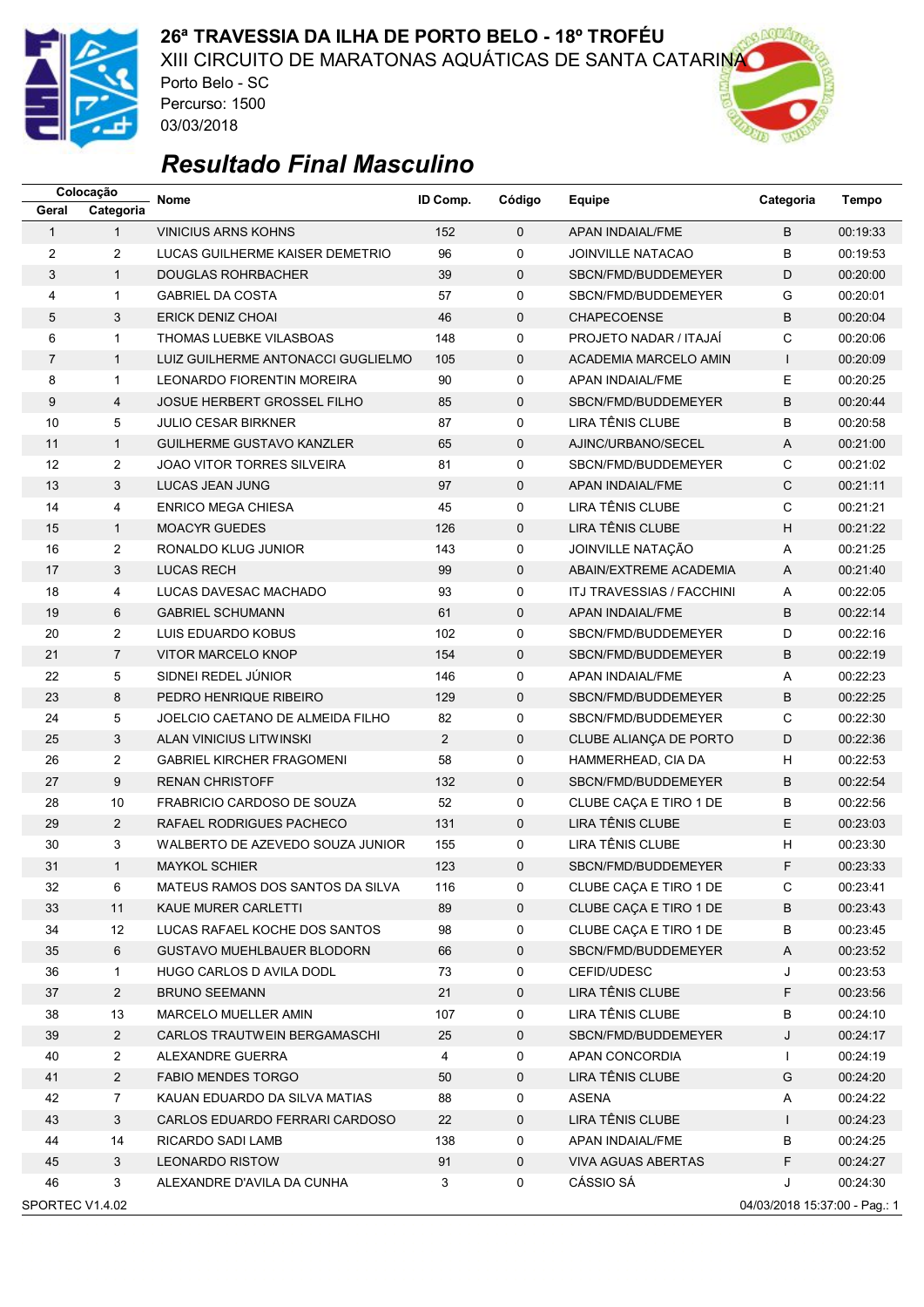

XIII CIRCUITO DE MARATONAS AQUÁTICAS DE SANTA CATARINA

Porto Belo - SC Percurso: 1500 03/03/2018



|                 | Colocação      | <b>Nome</b>                        | ID Comp. | Código      | Equipe                    | Categoria                     | <b>Tempo</b> |
|-----------------|----------------|------------------------------------|----------|-------------|---------------------------|-------------------------------|--------------|
| Geral           | Categoria      |                                    |          |             |                           |                               |              |
| 47              | 8              | JOAO VICTOR DE SOUZA MENDES        | 80       | $\mathbf 0$ | SBCN/FMD/BUDDEMEYER       | $\mathsf{A}$                  | 00:24:38     |
| 48              | 9              | <b>ANDRE FUNK</b>                  | 13       | 0           | SBCN/FMD/BUDDEMEYER       | Α                             | 00:24:40     |
| 49              | 3              | ANDRE PORTELLA REICHMANN           | 14       | $\mathbf 0$ | PORTO BELO                | G                             | 00:24:42     |
| 50              | $\mathbf{1}$   | EDUARDO VIEIRA FERRARI             | 44       | 0           | LIRA TÊNIS CLUBE          | Κ                             | 00:24:49     |
| 51              | $\overline{2}$ | <b>MARCOS BUDDEMEYER</b>           | 112      | $\mathbf 0$ | SBCN/FMD/BUDDEMEYER       | Κ                             | 00:24:51     |
| 52              | 10             | <b>MATEUS FELIPE BAIL</b>          | 115      | 0           | APAN INDAIAL/FME          | Α                             | 00:24:54     |
| 53              | $\mathbf{1}$   | <b>CYRANO BRASIL NETO</b>          | 31       | $\mathbf 0$ | LIRA TÊNIS CLUBE          | L                             | 00:24:56     |
| 54              | 4              | <b>GUSTAVO RICARDO SCHUTZ</b>      | 67       | 0           | <b>JUST RUN</b>           | G                             | 00:25:10     |
| 55              | 11             | YURI DANIEL BIALESKI               | 161      | $\mathbf 0$ | AJINC/URBANO/SECEL        | A                             | 00:25:13     |
| 56              | 4              | LUCIANO BRAME FERREIRA             | 100      | 0           | CASSIO SA / PAULA RAMOS   | J                             | 00:25:48     |
| 57              | $\overline{7}$ | YAGO SUARETZ CAIMI                 | 160      | $\mathbf 0$ | CLUBE ALIANÇA DE PORTO    | $\mathsf{C}$                  | 00:25:58     |
| 58              | 12             | <b>ARTHUR BRETZKE</b>              | 19       | 0           | SBCN/FMD/BUDDEMEYER       | Α                             | 00:26:00     |
| 59              | 15             | ANTONY MATHEUS RODRIGUES MORAES    | 18       | 0           | CLUBE CAÇA E TIRO 1 DE    | B                             | 00:26:01     |
| 60              | 13             | ARTHUR JOSÉ ARNS KOHNS             | 20       | 0           | APAN INDAIAL/FME          | Α                             | 00:26:05     |
| 61              | $\overline{4}$ | SANDRO ALEX LEMMERMEIER DA ROSA    | 144      | $\mathbf 0$ | ATRIBRUSQUEEXTREME        | $\mathsf{I}$                  | 00:26:08     |
| 62              | 16             | RICARDO KULICHESKI                 | 136      | $\mathbf 0$ | CLUBE ALIANÇA DE PORTO    | B                             | 00:26:11     |
| 63              | 17             | <b>GABRIEL POLINI EGER BONATTO</b> | 60       | $\mathbf 0$ | APAN INDAIAL/FME          | B                             | 00:26:15     |
| 64              | 18             | LUCAS DUARTE COELHO DA SILVA       | 94       | 0           | LIRA TÊNIS CLUBE          | B                             | 00:26:17     |
| 65              | 5              | WILLIAM CÉSAR ZIEMBIKIEWICZ        | 158      | $\mathbf 0$ | SBCN/FMD/BUDDEMEYER       | G                             | 00:26:21     |
| 66              | $\mathbf{1}$   | UBIRAJARA THOMAZELLI               | 274      | 0           | PARALÍMPICOS KRONA FT     | P                             | 00:26:31     |
| 67              | 6              | ANDERSON CLEITON FRANZ             | 11       | $\mathbf 0$ | SBCN/FMD/BUDDEMEYER       | G                             | 00:26:33     |
| 68              | 4              | <b>THOMAS RANZI</b>                | 149      | 0           | LIRA TÊNIS CLUBE          | F                             | 00:26:35     |
| 69              | $\overline{7}$ | <b>MARCELO ROSSINI MONTEIRO</b>    | 108      | $\mathbf 0$ | <b>ACADEMIA WINNER</b>    | G                             | 00:26:46     |
| 70              | 5              | ALAN DIEGO SCHREINER               | 1        | 0           | SBCN/FMD/BUDDEMEYER       | F                             | 00:26:47     |
| 71              | 3              | FILIPE MENEZES DE SIQUEIRA         | 51       | $\mathbf 0$ | SANTA MÔNICA CLUBE DE     | E                             | 00:27:08     |
| 72              | 5              | ALEXANDRE ROSA                     | 7        | 0           | LIRA TÊNIS CLUBE          | $\mathbf{I}$                  | 00:27:20     |
| 73              | 8              | <b>PATRIK TRUPPEL</b>              | 127      | $\mathbf 0$ | CLUBE CAÇA E TIRO 1 DE    | $\mathsf{C}$                  | 00:27:22     |
| 74              | 8              | <b>MARKUS ALPERSTEDT</b>           | 113      | 0           | <b>LIRA</b>               | G                             | 00:27:42     |
| 75              | 4              | <b>MARCELO TASCHEK</b>             | 109      | $\mathbf 0$ | SBCN/FMD/BUDDEMEYER       | H                             | 00:27:47     |
| 76              | 19             | CARLOS WAHL FILHO                  | 26       | 0           | CLUBE ALIANÇA DE PORTO    | В                             | 00:28:20     |
| 77              | 5              | DANIL SILVA DE OLIVEIRA            | 33       | $\Omega$    | SANTA MÔNICA CLUBE DE     | J                             | 00:28:49     |
| 78              | 2              | <b>GERALDO HENRIQUE SCHEFFER</b>   | 63       | 0           | CIRCULO MILITAR DO PARANÁ | L                             | 00:28:56     |
| 79              | 6              | FERNANDO MONTEIRO ROCHA JR         | 273      | 0           | CENTRO AQUÁTICO KAIO      | J                             | 00:28:59     |
| 80              | 4              | <b>DJONATAM KRATSCH</b>            | 36       | 0           | SBCN/FMD/BUDDEMEYER       | Ε                             | 00:29:24     |
| 81              | 14             | <b>MATHEUS MENEL STÄHELIN</b>      | 118      | 0           | AJINC/URBANO/SECEL        | Α                             | 00:29:27     |
| 82              | 6              | DANILO PITZ                        | 34       | 0           | SOLUGEOT                  | $\mathbf{I}$                  | 00:29:41     |
| 83              | $\overline{7}$ | <b>EVANDRO BAUM</b>                | 47       | $\mathbf 0$ | SBCN/FMD/BUDDEMEYER       | $\mathsf{I}$                  | 00:29:42     |
| 84              | 9              | LUIS FERNANDO DE SOUZA             | 103      | 0           | CLUBE CACA E TIRO 1 DE    | G                             | 00:29:58     |
| 85              | 8              | EVERTON ZANIOLO VIEIRA             | 48       | 0           | JOINVILLE NATAÇÃO         | $\mathsf{I}$                  | 00:29:59     |
| 86              | 3              | EDU STEFFEN FILHO                  | 42       | 0           | WINNER-LAGES-SC           | L                             | 00:30:04     |
| 87              | 20             | PEDRO MANOEL MOREIRA DA SILVA      | 130      | 0           | PEIXINHO AZUL             | В                             | 00:30:06     |
| 88              | 5              | ALEXANDRE TEIXEIRA D'AVILA DA      | 8        | 0           | CÁSSIO SÁ                 | E                             | 00:30:21     |
| 89              | 3              | MAURICIO JORDAN                    | 120      | 0           | CIRCULO MILITAR DO PARANÁ | Κ                             | 00:30:29     |
| 90              | $\mathbf{1}$   | <b>VICENTE PICUSSA</b>             | 151      | 0           | CIRCULO MILITAR DO PARANA | М                             | 00:30:34     |
| 91              | 5              | RAFAEL GULARTE LANAU               | 281      | 0           | APAN INDAIAL/FME          | H                             | 00:30:39     |
| 92              | 21             | THIAGO NOGUEIRA FERREIRA           | 147      | 0           | ESCOLINHA DE TRIATHLON    | В                             | 00:30:47     |
| SPORTEC V1.4.02 |                |                                    |          |             |                           | 04/03/2018 15:37:00 - Pag.: 2 |              |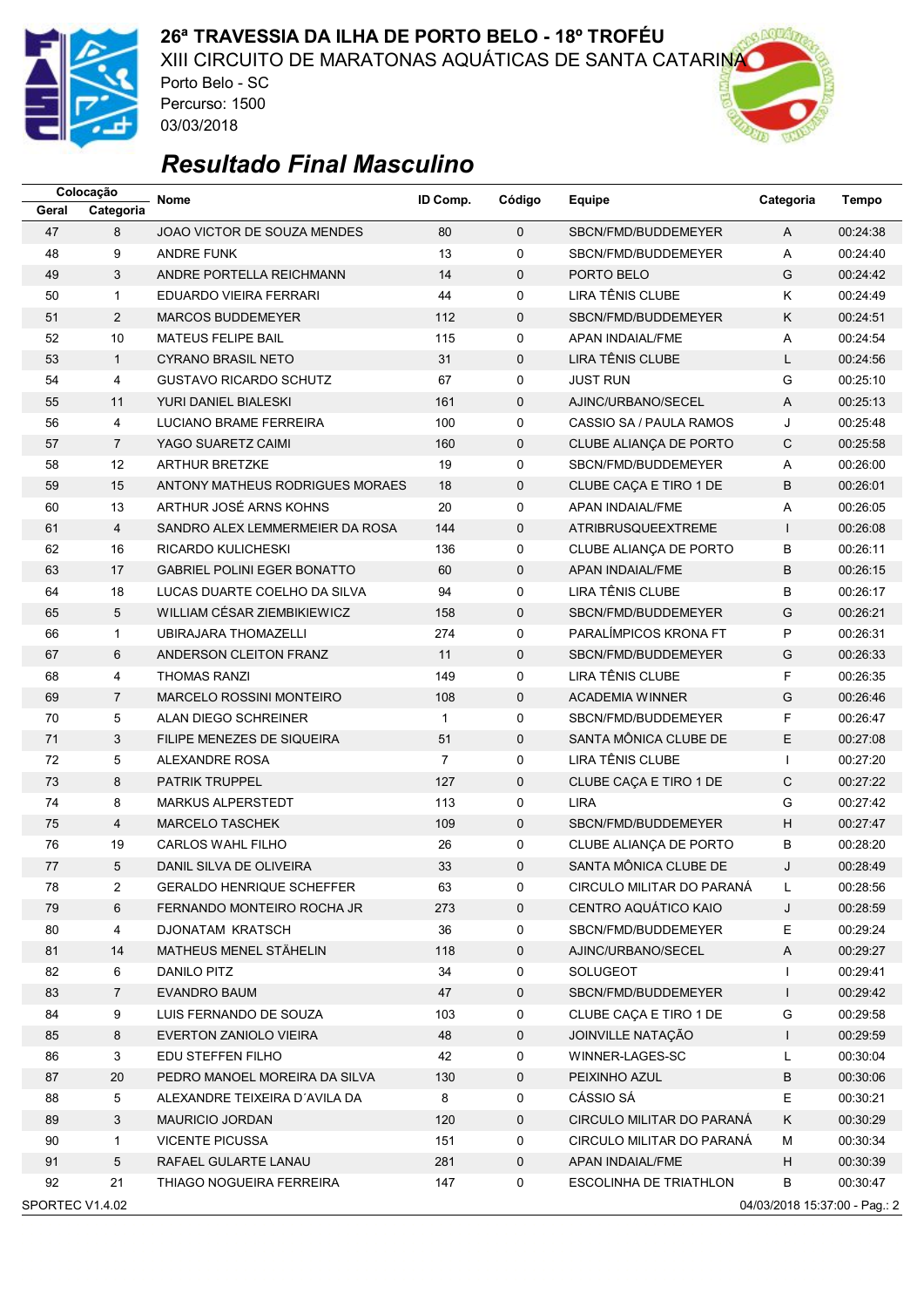

XIII CIRCUITO DE MARATONAS AQUÁTICAS DE SANTA CATARINA

Porto Belo - SC Percurso: 1500 03/03/2018



|                 | Colocação      | Nome                             | ID Comp. | Código      | Equipe                     | Categoria                     | <b>Tempo</b> |
|-----------------|----------------|----------------------------------|----------|-------------|----------------------------|-------------------------------|--------------|
| Geral           | Categoria      |                                  |          |             |                            |                               |              |
| 93              | $\overline{7}$ | <b>JOACHIM GERECHT</b>           | 76       | $\mathbf 0$ | <b>LAS LUNAS</b>           | J                             | 00:30:55     |
| 94              | 6              | GIORDANO CORRADI                 | 64       | 0           | FITNESS CENTER CASCAVEL-   | F                             | 00:31:12     |
| 95              | 10             | <b>CLAYTON FENDRICH</b>          | 30       | $\mathbf 0$ | SBCN/FMD/BUDDEMEYER        | G                             | 00:31:14     |
| 96              | 6              | EDUARDO FERNANDES                | 43       | 0           | <b>IMBITUBA TRAVESSIAS</b> | E                             | 00:31:17     |
| 97              | $\overline{4}$ | PAULO MASSAO SONODA              | 128      | $\mathbf 0$ | CIRCULO MILITAR DO PARANÁ  | L                             | 00:31:37     |
| 98              | 4              | LEONARDO WALTRICK CONCER         | 92       | 0           | CLUBE CAÇA E TIRO 1 DE     | D                             | 00:32:04     |
| 99              | 5              | ROMERITO DE QUEIROZ              | 142      | $\mathbf 0$ | LIRA TÊNIS CLUBE           | L                             | 00:32:09     |
| 100             | $\mathbf{1}$   | <b>MAXIMILIANO GROSS</b>         | 122      | 0           | LIRA TÊNIS CLUBE           | N                             | 00:32:19     |
| 101             | 9              | LUIZ GUSTAVO REIS PEREIRA MOTA   | 106      | 0           | ACADEMIA EVOLUÇÃO DA       | C                             | 00:32:35     |
| 102             | 9              | <b>CENITO RODRIGUES</b>          | 27       | 0           | CLUBE CAÇA E TIRO 1 DE     | $\mathbf{I}$                  | 00:32:47     |
| 103             | 6              | EDNILSON EDUARDO CUNHA           | 41       | $\mathbf 0$ | <b>SESC BLUMENAU</b>       | H                             | 00:32:58     |
| 104             | 6              | <b>CARLOS LACERDA</b>            | 23       | 0           | ACADEMIA MARCELO AMIN      | L                             | 00:33:10     |
| 105             | $\overline{2}$ | <b>SERGIO STOCKER</b>            | 145      | 0           | <b>LAS LUNAS</b>           | N                             | 00:33:13     |
| 106             | $\overline{7}$ | DOUGLAS DAL FARRA                | 37       | 0           | WINNER-LAGES-SC            | F                             | 00:33:17     |
| 107             | 8              | MARLON CLEITON GONÇALVES         | 114      | $\mathbf 0$ | <b>SESC BLUMENAU</b>       | F                             | 00:33:23     |
| 108             | $\overline{7}$ | <b>WILSON FERREIRA</b>           | 159      | 0           | CLUBE CAÇA E TIRO 1 DE     | E                             | 00:33:26     |
| 109             | 8              | RICARDO GUINALZ                  | 135      | 0           | ECP/SP                     | J                             | 00:33:38     |
| 110             | $\mathbf{1}$   | ANDRE ROGER HENRI BOUTIGUE       | 15       | 0           | <b>LIRA TÊNIS CLUBE</b>    | O                             | 00:34:21     |
| 111             | $\overline{2}$ | <b>JOSE FELICIANO LEITE NETO</b> | 275      | $\mathbf 0$ | PARALÍMPICOS KRONA FT      | P                             | 00:34:29     |
| 112             | 3              | VANDERLEI PEDRO QUINTINO         | 276      | 0           | PARALÍMPICOS KRONA FT      | P                             | 00:34:32     |
| 113             | 22             | VINICIUS FARIA DA SILVA          | 153      | 0           | ACADEMIA TUTUBARÃO         | B                             | 00:34:44     |
| 114             | $\overline{2}$ | ANTONIO MAXIMILIANO HADLER       | 16       | 0           | SANTA MÔNICA CLUBE DE      | M                             | 00:34:46     |
| 115             | 11             | LUIS ANTONIO FANTINI             | 101      | $\mathbf 0$ | <b>VIVA AGUAS ABERTAS</b>  | G                             | 00:34:49     |
| 116             | 4              | <b>ALTAMIR GOEBEL</b>            | 10       | 0           | <b>SESC BLUMENAU</b>       | Κ                             | 00:34:52     |
| 117             | 10             | <b>HERBERT HEIMANN</b>           | 71       | $\mathbf 0$ | SBCN/FMD/BUDDEMEYER        | $\mathbf{I}$                  | 00:34:55     |
| 118             | 9              | <b>MAURICIO VOIGT</b>            | 121      | 0           | SBCN/FMD/BUDDEMEYER        | J                             | 00:35:07     |
| 119             | 5              | JOSE HENRIQUE CANDEMIL           | 84       | $\mathbf 0$ | <b>GUSTAVO BORGES</b>      | Κ                             | 00:35:11     |
| 120             | 8              | RICARDO DE SOUZA CANDIDO         | 134      | 0           | CLUBE CAÇA E TIRO 1 DE     | Ε                             | 00:35:18     |
| 121             | 6              | RENATO JOAQUIM DE SOUZA          | 133      | $\mathbf 0$ | <b>TUTUBARAO</b>           | Κ                             | 00:35:28     |
| 122             | $10$           | RODRIGO DE BARROS BARRETO        | 141      | 0           | <b>SESC BLUMENAU</b>       | J                             | 00:35:37     |
| 123             | 3              | HENRIQUE ALBERTO DAU CUGNASCA    | 70       | $\mathbf 0$ | CLINITEC INFORMATICA /     | M                             | 00:35:44     |
| 124             | 7              | IVAN CORREA DA CUNHA             | 75       | 0           | SBCN/FMD/BUDDEMEYER        | L                             | 00:36:30     |
| 125             | $\overline{7}$ | YUKIO SUZUKI                     | 272      | 0           | <b>GOWYLL</b>              | K.                            | 00:36:32     |
| 126             | 8              | JOSE AMÉRICO DOS SANTOS ROSA     | 83       | 0           | <b>AMX SPORT</b>           | Κ                             | 00:37:59     |
| 127             | 11             | <b>MIGUEL SILVA</b>              | 124      | 0           | ACADEMIA MARCELO AMIM      | $\mathsf{I}$                  | 00:38:05     |
| 128             | 11             | MILTON MARIO GIAXA JUNIOR        | 125      | 0           | SBCN/FMD/BUDDEMEYER        | J                             | 00:38:30     |
| 129             | 12             | ANDERSON LUIZ COSTA              | 12       | 0           | <b>SESC BLUMENAU</b>       | G                             | 00:39:33     |
| 130             | $\overline{4}$ | AMARO FRANCISCO DA SILVA         | 277      | 0           | PARALÍMPICOS KRONA FT      | P                             | 00:39:54     |
| 131             | 13             | MARCO ANTONIO RIBEIRO JUNIOR     | 110      | 0           | <b>SESC BLUMENAU</b>       | G                             | 00:39:57     |
| 132             | 3              | HANS JOACHIM WIND                | 68       | 0           | <b>AVULSO</b>              | N                             | 00:40:15     |
| 133             | 5              | <b>WELINTON MACEDO LOPES</b>     | 156      | 0           | WINNER-LAGES-SC            | D                             | 00:40:32     |
| 134             | 14             | ROBINSON SPULDARO XAVIER         | 139      | 0           | WINNER-LAGES-SC            | G                             | 00:40:39     |
| 135             | 9              | MATHEUS MIGUEL LUIS PEREIRA      | 119      | 0           | CLUBE CAÇA E TIRO 1 DE     | F                             | 00:41:05     |
| 136             | 12             | <b>FABIO BENZ</b>                | 49       | 0           | LAS LUNAS                  | $\mathbf{I}$                  | 00:43:02     |
| 137             | 15             | CHRYSTIAN DO CARMO XAVIER        | 29       | $\mathbf 0$ | <b>SESC BLUMENAU</b>       | G                             | 00:43:47     |
| 138             | 10             | <b>GERCI DEMARCH JUNIOR</b>      | 206      | 0           | DESPACHANTE ITAIPAVA       | F                             | 00:43:51     |
| SPORTEC V1.4.02 |                |                                  |          |             |                            | 04/03/2018 15:37:00 - Pag.: 3 |              |